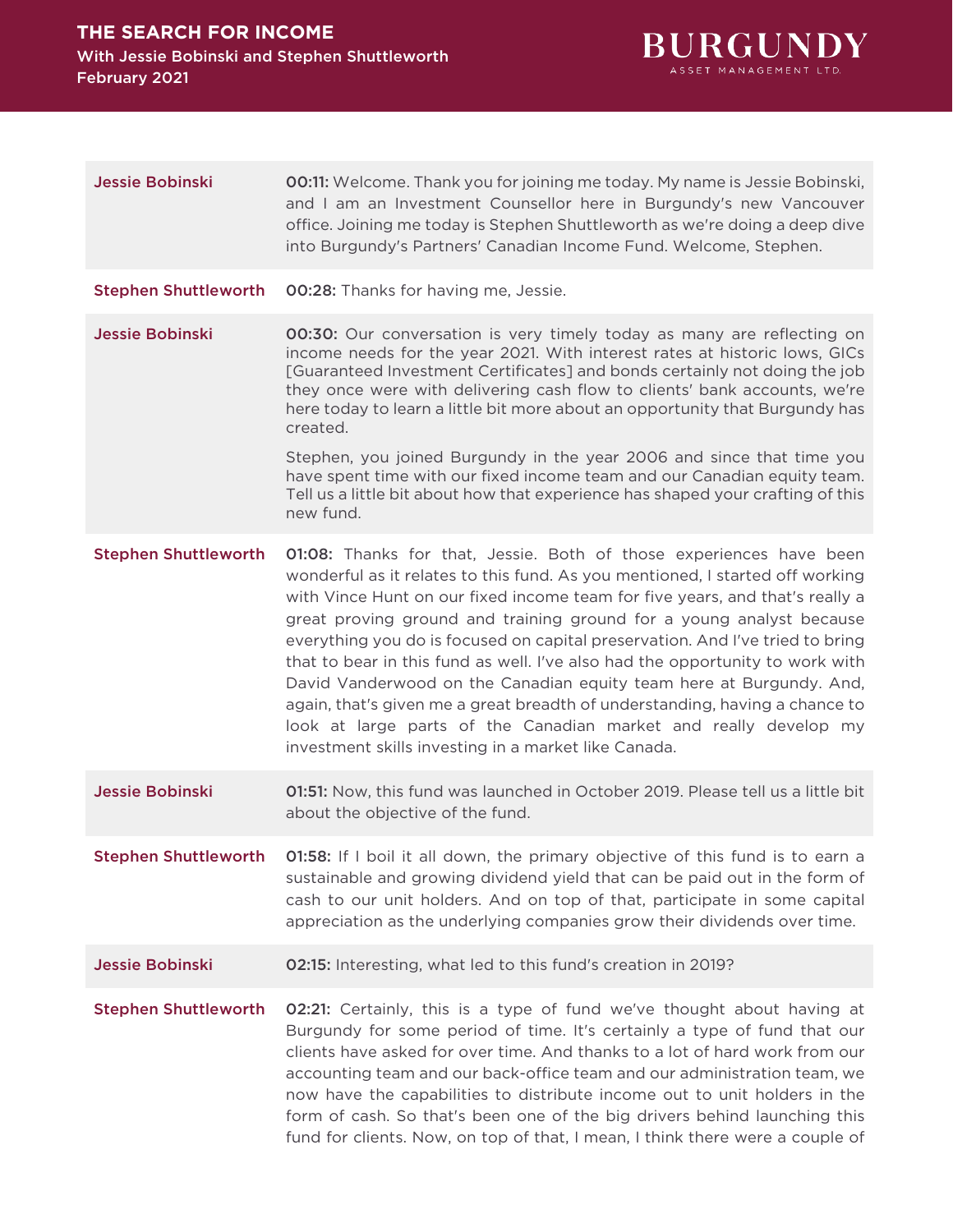

other important things that have helped push a fund like this and this idea along over time, the benefits of owning Canadian eligible dividends relative to fixed income securities and bonds.

03:05: The other big thing, which you mentioned, is the interest rate environment that we're living in right now. You look across the developed world and interest rates are near all-time lows. That's certainly the case in Canada. If you look at the 10-year Government of Canada bond, it's yielding 0.7% right now, and that's moved up fairly dramatically off of the bottom of what we saw during, really, the heart of COVID earlier in 2020. So, there's an opportunity in the form of dividend yield for unit holders that are looking for yield in a yield-starved world. So that's certainly been a tailwind behind this fund as well.

**Jessie Bobinski 63:47:** Can you take us through the composition of the fund today?

**Stephen Shuttleworth 03:51:** Right now, 80% of the fund is invested in Canadian common equities, and that also includes some real estate income trusts. I think it's an important distinction. And the balance, or the 20%, that's remaining right now is invested in Canadian preferred shares.

Jessie Bobinski **04:07:** Interesting, can we take a deeper dive into the preferred share market here in Canada and what led to your decision in including this in the fund?

Stephen Shuttleworth 04:17: The preferred share market is very unique. It's a market that we've looked at before at Burgundy, but we've never invested in it with any real scale. We've had some small investments on the fixed income side, but certainly we think it's a fairly unique opportunity as it stands right now. Now, there are a couple of reasons why we think that it's a good opportunity and makes up a part of this income fund. Now, number one, I think probably the most important thing that we'll talk about as it relates to preferred shares is that most of the issuers in this market are very high-quality companies. These are the types of companies that we already own in our Canadian equity strategies at Burgundy. We also own them on the fixed income side. So when you've done the work on a business from an equity perspective, and you've done the work on a business from the fixed income perspective, you're leveraging those capabilities and knowledge towards the preferred market.

> 05:13: So, we think that there's an opportunity from a quality perspective in this market. There are a couple of other things that we think about as well. It tends to be a fairly inefficient market. It's small relative to most other common equity markets. We think that positions us well. This is a smaller, more nimble fund. And with the character that Burgundy employs in our investment side, we can take a bit of a longer-term and contrarian approach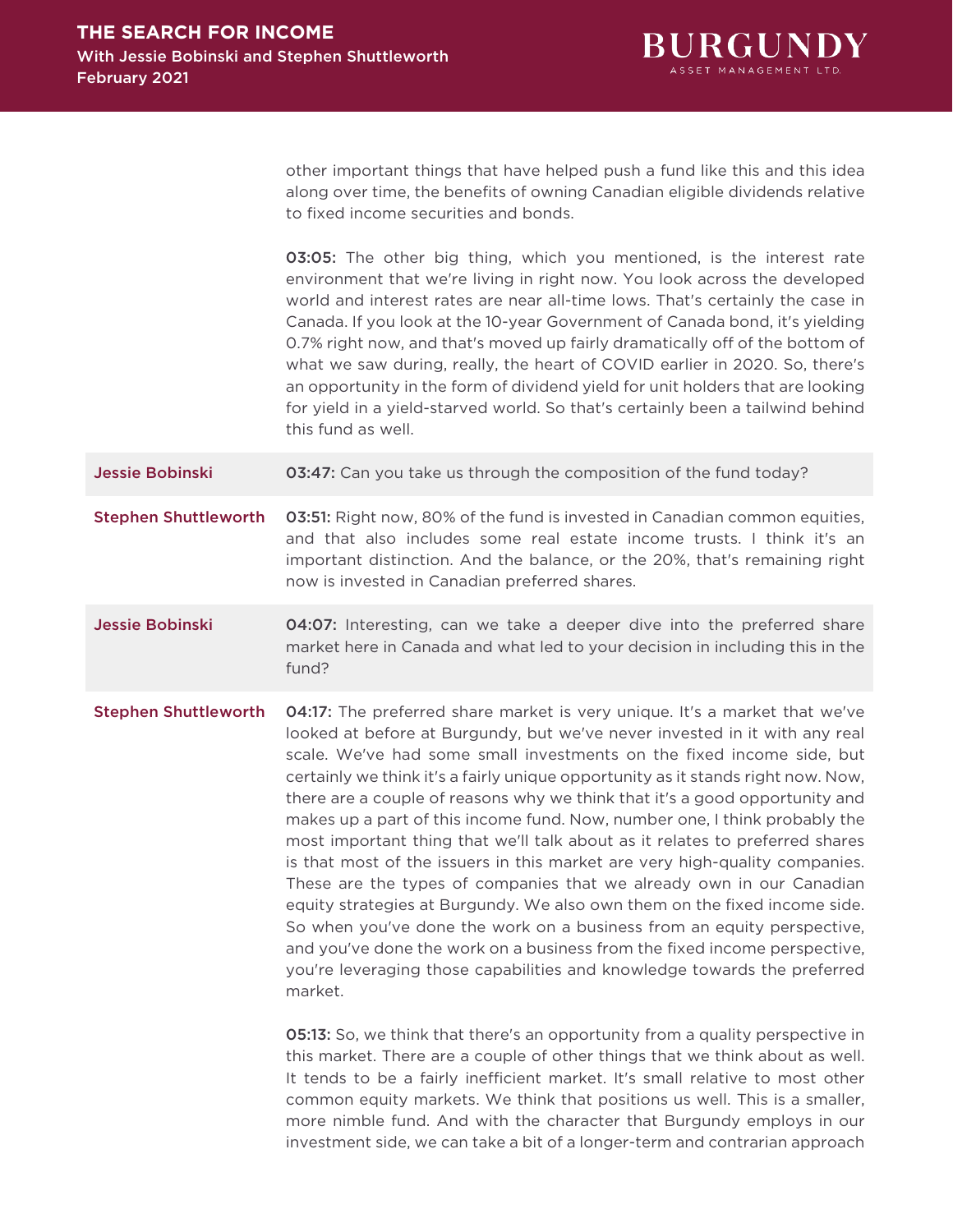

to this market. So, we think that there are some opportunities as you look at those types of things. There are a couple of other things I would also add. Historically, the preferred share market has had a low correlation with the broader equity markets here in Canada. And in terms of correlation with the bond markets, it actually negatively correlated. So historically, when the bond markets have gone up and bonds have gone up in price as interest rates have come down, preferred shares tend to do worse.

06:13: And conversely, in a rising rate environment, given the structure of this market, preferred shares tend to do well. So, it gives you a bit of a hedge with the broader fixed income market and bond holdings a client may have. And then just the final thing I would add, Jessie, to that is the yields are very attractive in this market right now. And that's an important consideration. If you look at the preferred shares in the [Burgundy] Partners' Canadian Income Fund right now, the average yield on those preferred shares is about 5.2%. So that's pretty attractive within the landscape of what you're looking at from a fixed income perspective, more broadly.

## **Jessie Bobinski 06:50:** Makes sense. And preferred shares do pay a dividend and that dividend is treated in a tax favourable way, similar to dividends that we would receive off a common equity. Now, what about the Canadian equity strategy? What can you share with us?

## Stephen Shuttleworth 07:08: As I mentioned earlier, that makes up the bulk of the portfolio. And the point I'd really like to make to start off with would be that we're investing in the very best companies here in Canada on the common equity side. These are the types of businesses that you would expect us to invest in in a Burgundy portfolio: with a focus on capital preservation. And the investment process and philosophy is the same in this fund as it is in all the other funds we manage at Burgundy. At the end of the day, we're trying to find the best businesses and those businesses generally have sustainable and durable competitive advantages that allow them to earn high returns over time and generate excess cash flow that they can pay out to shareholders.

07:52: We're also looking for businesses that are run by capable and honest management teams. So that whole process is exactly like it is in all the other mandates that we manage at Burgundy. The one place where this fund would differ slightly is when you get down to the dividend payment. So obviously as an income fund, the dividend component is an important thing that we're looking at from a company-specific perspective. So, again, we're looking for companies that are able to generate a sustainable and growing dividend stream out of the excess cash flow that they generate from their business.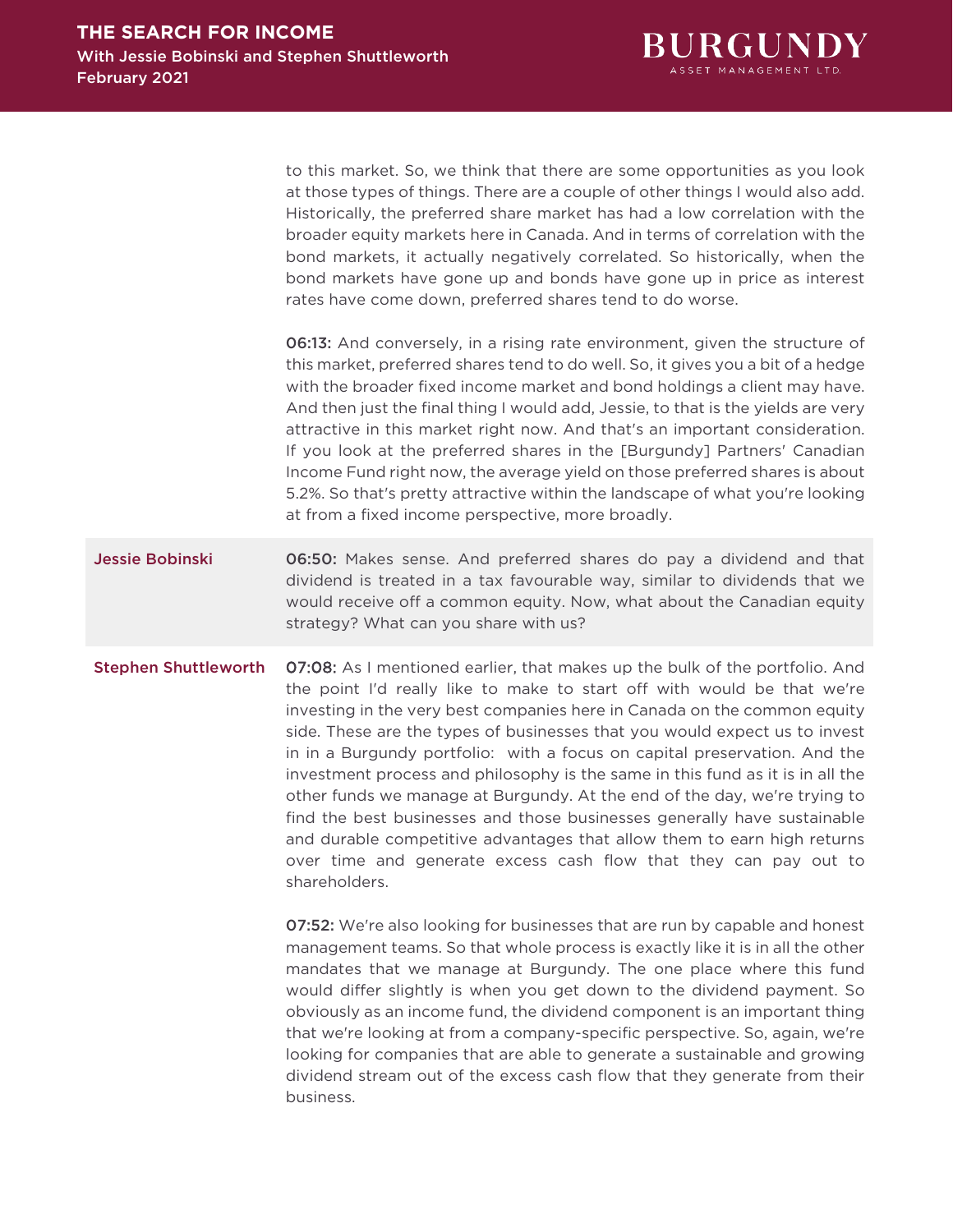

Jessie Bobinski **08:27:** So certainly, still utilizing Burgundy's investment approach, but looking under maybe a different lens to ensure that there is sustainable cash flow as well. Would you say that there's much overlap with our other Canadian equity mandates here at Burgundy?

Stephen Shuttleworth 08:45: Certainly, there's a bit of overlap. It's about 50% in terms of the number of holdings in the [Burgundy] Partners' Income Fund compared to the broader Canadian equity strategy. So there is a fair degree of overlap. Having said that, there's also a fair bit of differences and some of that comes back to the desire to earn dividends. And so that ultimately leads you to certain other parts of the market, different sectors in some cases. The [Burgundy] Partners' Income Fund has a sizable weight in utilities and utility-like companies. A great example of that from the portfolio would be Hydro One. This is the monopoly electrical transmission and distribution business here in Ontario.

> 09:31: It's a wonderful business, very stable and predictable, as you would imagine for a company like that in a regulated industry. In a similar way, we have a sizable allocation in this portfolio in telecommunication companies. Two of the bigger positions would be Rogers Communications, which is the largest wireless services provider here in Canada, and Telus Communications, which is one of Roger's main competitors. So, again, those two businesses operate in a very stable, predictable industry. They tend to generate cash in excess of what they need to run their business and invest in their business over the longer term. And they're able to take that excess cash flow and distribute that to shareholders.

- **Jessie Bobinski** 10:16: So very much applying Burgundy's equity analysis and even fixed income analysis to all of the positions inside the [Burgundy] Partners' Canadian Income Fund. Can we talk about return expectations?
- **Stephen Shuttleworth** 10:30: The simplest way to think about return expectations is to start with the current yield on the fund. So, we look at that 80% of the fund that's invested in common equities right now, those equities in total yield about 4.2%. The balance, the 20% that's invested in preferred shares, yields about 5% on average. If you put that 80% and 20% together, you end up with a current yield of about 4.4% in the fund right now. So, this is what you earn as a shareholder and a unit holder in this fund, which can be distributed out in cash. Now, the nice thing about owning common equities is that over time those dividends are also growing. So, there is some opportunity to benefit in that capital appreciation over time as those companies grow their dividends. So, you put that all together and you should be able to earn, over time, under reasonable circumstances, a mid-single digit return over the course of an investment cycle in a fund like this.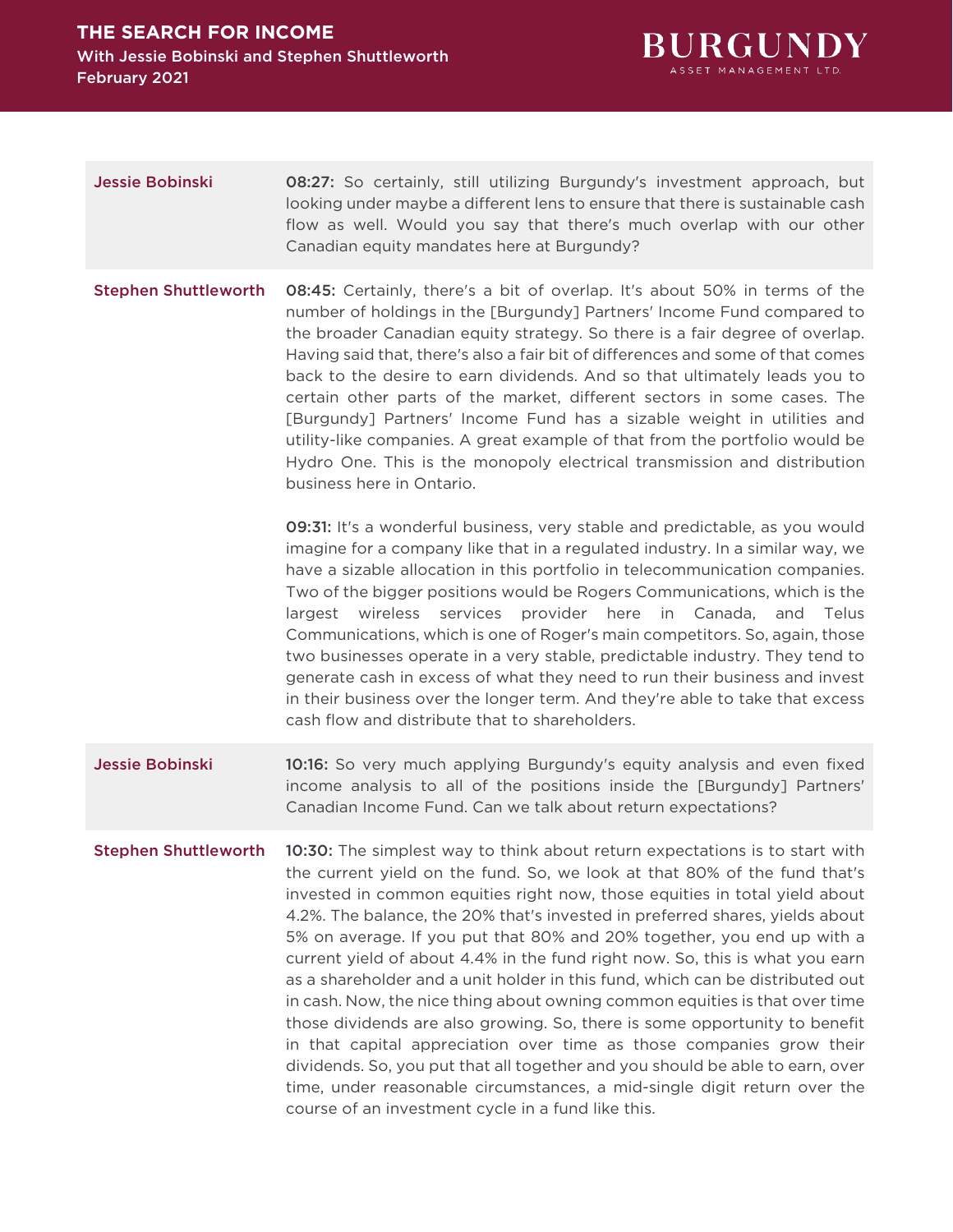

**Jessie Bobinski** 11:34: With the greater proportion of it coming from the dividend stream and, over time, achieving a reasonable growth rate that should hopefully offset the impact of inflation. Now, if we were to put some numbers to that, if you were to make an initial investment of C\$1 million, that would generate, today, a dividend income of approximately C\$44,000 a year, and hopefully keeping the underlying value of the fund still C\$1 million. But, of course, that's subject to volatility over time. This sounds like potentially a great fit for an investor who's looking for a steady income stream, dependable, and definitely tax advantageous relative to interest income. But who has to be certainly comfortable with some volatility in the underlying value? Is it fair to say that this is a uniquely Canadian opportunity?

Stephen Shuttleworth 12:29: I think that's a good way to look at it, Jessie. You highlighted some of the benefits of owning these types of securities. Certainly, the tax advantage nature of Canadian dividends relative to both interest income as well as foreign dividends is a unique thing that we enjoy as Canadians in a fund like this. If I take a step back, I think there's another important thing to consider as well, and that's the structural nature of the Canadian market that lends itself to higher dividend yields. And the best comparable to a market like Canada is probably the S&P 500 [Index]. And when you look at the dividend yield in Canada on the S&P/TSX [Composite Index] right now, it's about 3%. And if you compare that to what's on offer on the S&P 500 [Index], which is the benchmark in the U.S., the dividend yield is about 1.6%. So, there's a fairly large gap between the two of those. Now, that 3% dividend yield on the S&P/TSX [Composite Index] right now also includes companies that pay zero dividends. So, what that leads you to understand is that there are some very attractive dividend yields on offer in a market like Canada.

Jessie Bobinski **13:38:** Thank you very much, Stephen, for your time today. We certainly learned a lot about Burgundy's new Partners' Canadian Income Fund. And you at home, if you're interested in learning more, please reach out to your Investment Counsellor for additional information. Thank you again.